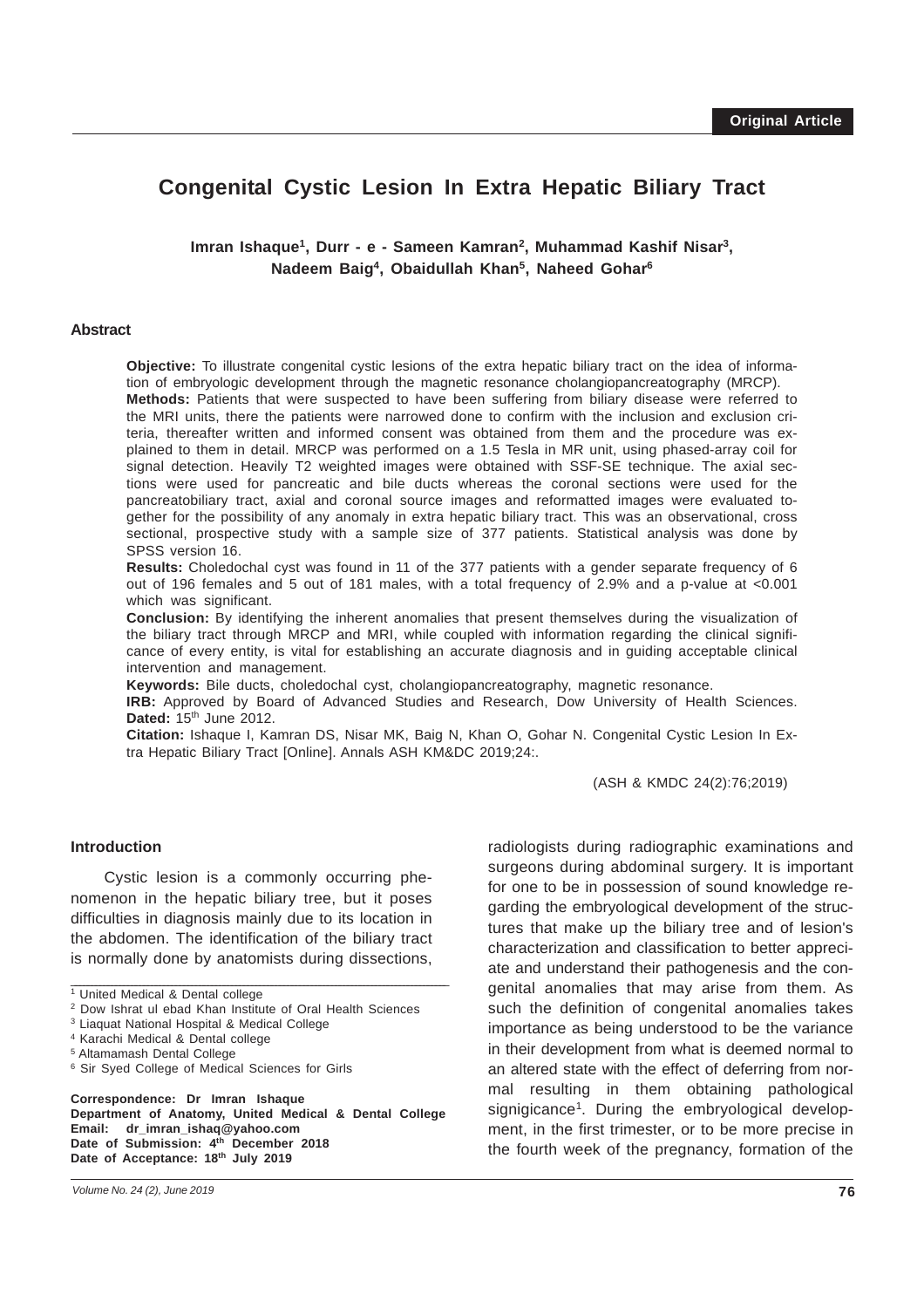hepatic diverticulum occurs that is an outgrowth (endodermal) of the primitive midgut. 'Pars hepatica', the cranial part of the hepatic diverticulum, arises from and develops into the primordium of the liver and the hepatic duct. Along with the cranial part, the caudal part of the hepatic diverticulum gets divided to form a superior bud that is 'pars cystica' from which the cystic duct and gallbladder arises along with an inferior bud that is the place of origination of the ventral bud of pancreas. In the sixth week of pregnancy, 180-degree rotation (clockwise) of ventral and choledochal bud of the pancreas occurs around the duodenum to take their ultimate positions. Precursor cells of the liver originate from the liver primordium. By the eighth week of gestation, some of the liver precursor cells get differentiated into epithelial cells and arrange in mesenchyme as double-layer cylindrical structures near to the portal vein branches to form the ductal plates. By the twelfth week of pregnancy, remodelling of the ductal plates starts and up to the twentieth week, partially mature bile ducts and the peribiliary glands become visible at hilum of liver. Maturation of these glands occurs at the end of pregnancy or in the initial postnatal period<sup>2</sup>. Congenital anomalies arise from different sorts of inborn malformations, including the abnormal remodeling of the ductal plates along with other that arise or come in to effect during the process of development. These differences arise as a result of failure of compete rotation and fusion of the tract throughout the events that take place in during the fourth week of gestation in humans<sup>3</sup>. These malformations thus take up great significance for clinicians, surgeons, radiologist and anatomist due to the clinical significance that they in turn present with the pathologies that come in to play. Therefore, having the awareness of embryological development and normal anatomy of the biliary tree proves helpful in figuring out these inborn malformations. The extra hepatic bile ducts of the biliary system are sauce structures that are affected by the presence of an inherited cystic lesion known as the choledochal cyst. Choledochal cyst is the wide range spectrum of anomalies and is characterized by the inborn dilation of extra hepatic ducts, which arise from the distortion that occurs in the developmental phase of the pancreatobiliary junction. The malformations are known to be one of the predisposing factors in the

development of conditions such as pancreatitis, cholangitis, cholilithiasis and the development of malignancies. Furthermore, they are attributed to be one of the cause for unrecognized and undiagnosed development of recurrent pancreastitis and cholangitis<sup>4,5</sup>. Moreover, it is understood that no preceding data is present regarding the prevalence of choledocal cyst in the population of Pakistan, whereas the recognition of this malformation holds great clinical importance for surgeons. The presence of a congenital cyst is a rare malformation that is identified by the dilation seen in the extra hepatic bile duct system, which was discovered by Vater in 1723; later these malformations were classified and further explained by a study conducted by Alonso - Lejin in 1959. Subsequently, Babbitt added to the literature regarding these malformations and inturn their effect by defining the association between dilation of the duct and the reflux of the juices which are secreted, stating that this reflux was occurring due to the abnormal formation of the pancreatobiliary junction<sup>6</sup>. In normal system, the location of bile duct joining the pancreatic duct is 2.5 to 3 cm away from sphincter of Oddi, but in the case of dilatation, more proximal joining occurs that allows the pancreatic juice to move with high pressure from pancreatic duct. This causes dilatation more than 5 mm in diameter that ultimately leads to damage of epithelia, inflammation, hyperplasia of epithelia, fibrosis and also dysplasia. Increased level of amylase can also cause choledochal cysts. On microscopic view, gall bladder can be differentiated from CCs, as it is characterized by flattened epithelium, fibrosis of sub-epithelia and inflammation. In embryonic development, left anlage of pancreas join to the right or dorsal pancreas adjacently. When left ventral anlage fails to join and leads to delay the canalization of bile duct, CCs may occur<sup>7</sup>. In 1977, Todani and colleagues set out to further classify and divide the extra hepatic bile duct cysts according to the cystic dilatation's location; in to Type IA cystic dilatation of the extrahepatic bile ducts, Type IB extrahepatic distal focal - segmental biliary dilatation, Type IC extra hepatic fusiform biliary dilatation, Type II extra hepatic biliary diverticula, Type III Intra duodenal portion of the common bile duct dilatation (Choledococel), Type IVA multiple cystic dilatation of the intra hepatic and extra hepatic bile duct,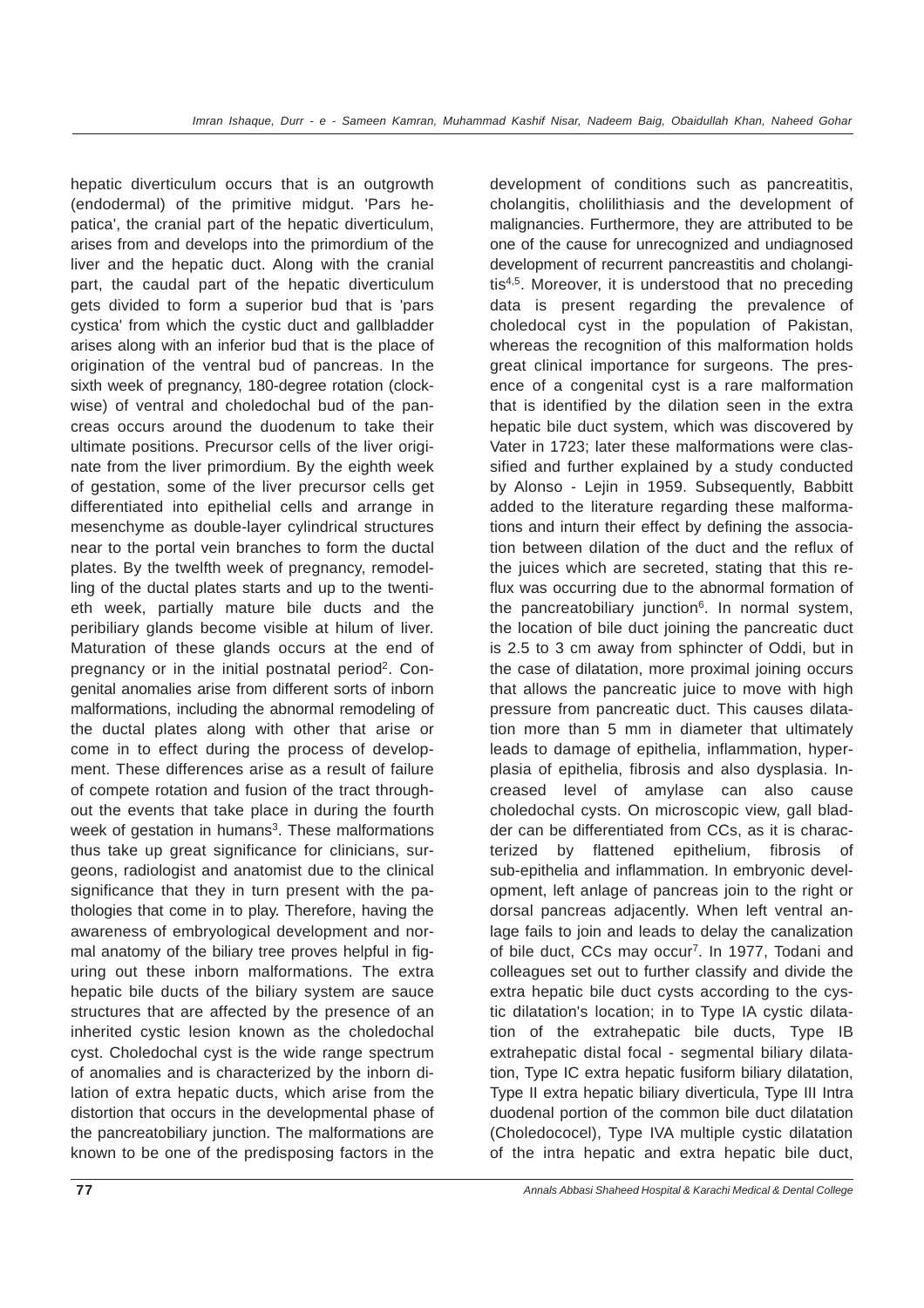Type IVB multiple cystic dilatation of the only extrahepatic bile duct and Type V cystic dilatation of the intra hepatic bile ducts ( Caroli's disease ). The classification is still largely used by clinicians to date. In 1924 MacWorter was the first to surgically excise the choledocal cyst which had developed due to the abnormal union of the pancreatobiliary ducts. Formed frusta choledochal cyst (FFCC) is another type of this classification and it is characterized by the non-specific, change in the mucosa of bile duct causing mucosal ulceration or sloughing, infiltration of inflammatory cells, and fibrosis. The patients having formed fluster choledochal cyst are at a greater risk of developing carcinogenesis in extra hepatic bile duct. These changes can be similarly seen in the simple choledochal cysts. All these types can be easily classified by MRCP1. During the development of the pancreatobiliary system, a sphincter forms at the junction of the pancreatic and bile ducts known as the sphincter of Oddi. These serves as the function of regulating the flow of bile and pancreatic juices as well as to prevent the reflux of duodenal contents into the pancreatobiliary system. The pressures that build up in the pancreatic and bile duct are 30-50 mm and 25-30 mm of water respectively. These distinctions in pressures account for the flow of fluid from the pancreatic duct into the extra hepatic system. As such this combination of the juices can cause activation of the enzymes present in the pancreatic secretions. Thus, if the pancreatoduodenal valve becomes incompetent which further facilitates reflux of the mixed juices, this can result in inflammation as well as deterioration of the ductal wall and result in an attack of cholangitis and pancreatitis<sup>8</sup>. Several techniques are present for the diagnosing the malformation in tract of biliary passage such as Intraoperative cholangiography, that was discovered in 1937 by Mirizzi and used as a road map by the clinicians to stop injuries in pancreatobiliary tract<sup>9</sup>. Even though this procedure provides high quality images, nevertheless it does come with its own set of limitations; which are its invasive nature, it is quite time consuming, it has a requirement of a trained and experienced hand as well as having unsatisfactory results with a success rate of only 71%10. Role of imaging is quite appreciative in the diagnosis. Ultrasound (US) is primer of this technique and is used for finding the liver abnormalities

including the cystic abnormalities and large bile ducts' detection. With the development of radiographical imaging, it is seen that Computed tomography (CT) has more advantages such as it being faster and more extensively available for the diagnosing of disease and anomalies in pancreatobiliary system<sup>11</sup>. Endoscopic retrograde cholangiopancreatography (ERCP) is currently the gold standard for investigation and identification of the biliary tract system. However, it finds limitation based on the need of skilled members for conducting the procedure, may cause bleeding, infection, leakage of bile that can induce pancreatitis in 1- 7% of the patients undergoing the course of treatment. Both techniques use contrast medium and ionizing radiation during the procedure<sup>12</sup>. On the other hand, magnetic resonance cholangiopancreatography (MRCP) is the diagnostic tool for the assessment of the pattern of disease in the biliary tract and useful for the recognition of variations, anomalies, tumours and parenchymal changes of the liver<sup>13</sup>. MRCP has a specificity of 100% in regards to the investigation and identification of cho $ledochal cysts<sup>14</sup>$ . Furthermore, this technique is safe, non-invasive, and cost effective as seen in a study done by where it was performed on a 1.5 Tesla, General electrical unit (Signa) employing a body part phased-array coil, and set plain gradientecho localizing pictures were obtained and accustomed plan MRCP sequence. All the sequences were taken throughout one breath-hold, needs four to six hour of fast prior to scan. Twenty minutes required for the completion of examination<sup>15</sup>.

This study can be a helpful addition in the analysis and addition of information in regards to our country proving it beneficial. Also, it will subsequently help in the reduction of the risks associated with the complications that may arise such as cholangitis, pancreatitis and malignancy.

## **Subjects and Methods**

This is a cross-sectional, prospective study which was conducted at the Institute of Basic Medical Health Sciences (IBMS) in the department of Anatomy, and in Department of Radiology at Dow University of Health Sciences (DUHS) - Ojha Campus and Aga Khan University Hospital (AKUH) from May 2011 to December 2012. Non-probability sam-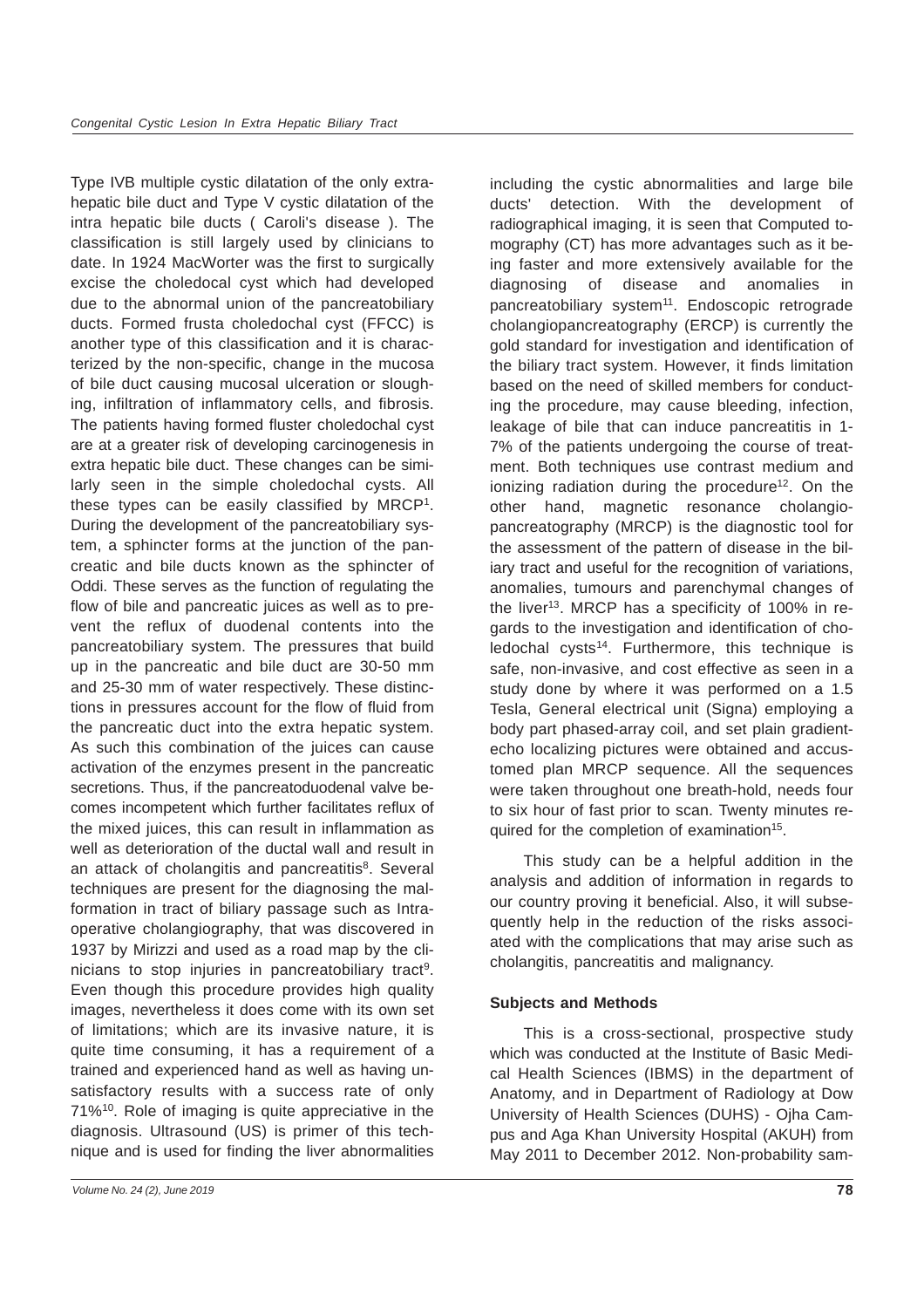

**Fig 1.** Shows the frequency of distribution of choledochal cyst adult male and females through MRCP



**Fig 2.** Coronal MR Cholangiopancreatography (MRCP) shows the large extra hepatic bile duct cyst (arrows).Left hepatic duct is slightly distended. Gallbladder (GB) and duodenum (D) are noted.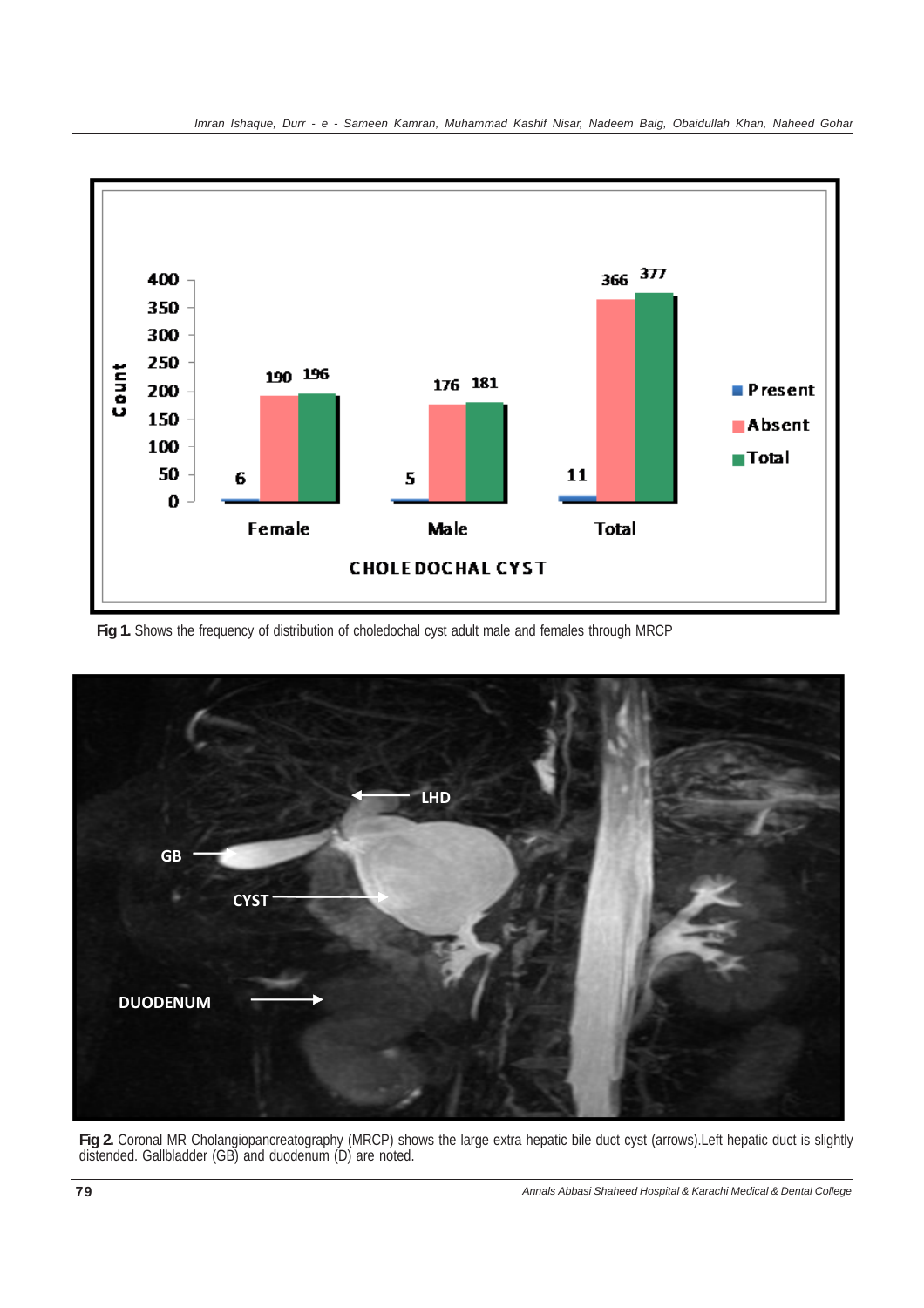pling technique was used. Sample size estimation was calculated using the expertise of a statistician, an epidemiologist using an Open Epi sample size calculator version 3.01. The estimations were made out of 43% of prevalence of anatomical variations and anomalies in general population. Level of significance and margin of error was kept at 5% with 95% confidence interval. The total sample size was 377. The study included known cases of pancreatobiliary disease found on ultrasound report and other modalities. Moreover, all individuals were post-pubertal. It included cases of both sexes. Furthermore, it included MRCP scans with evident anatomical views. MRCP scans with evident anatomical views were incorporated and excluded cases were claustrophobic, mentally deteriorated patients (dementia), patients who cannot hold their breath for more than 30 seconds and patients who had pace maker or other implants or any mechanical prosthesis inserted into their bodies as MRI wouldn't have been possible. Moreover non-optimal MRCP images were also excluded from the study

Three hundred seventy seven (377) cases were identified using the inclusion criteria from the mentioned hospitals. Patients had to follow certain guidelines prior to the examinations which were done via appointments. They were to be in fasting state for 6-8 hours before undergoing examination. Hospital provided them with certain attire which was a loose comfortable gown. A well-informed written consent was signed. The procedure of MRCP Was explained to the patients in the terms understandable to them. To establish the communication between the technologist and the participants a ding dong was also set near the patients. 350-500ml pineapple juice was used as a negative oral contrast which was given 20 minutes before the examination. MRCP was conducted using Magnetic Resonance Image (MRI) unit and 1.5 TESLA (Magnetom, Vision, Erlangen, Siemens and Germany) machinery was used to obtain images. The MRI scanner had a channel about 1.5 meters long enclose by considerable rounded magnet. The patient lied on a couch which slided into the scanner. A receiving device was placed behind or around the part to be examined in order to detect the tiny ratio signals emitted from the patient's body. The whole process took place in 15-20 minutes during which the patients lied still and silent. The radiographer sat in the control room next to the scanner for continuous monitoring.

#### **Results**

It is of importance to note that the patients who were inducted in to the research sample varied in their presentation. While some candidates complained of pain in the epigastric regions, other showed signs of obstructive jaundice, whereas some were even seen to present with acute or chronic prancreatitis and cholangitis associated with fever. All participants were advised to undergo MRCP, which was performed to examine the biliary tract.

The existence of a choledochal cyst was found in 6 out of the 181 and 5 out of 196, females and males who were examined respectively, this equatesto a percentage of 3.1% in the females and 2.8% in the males. As a whole the numbers add up to a percentage of 2.9% with a p-value of <0.001 which is significant, whereas, from the participants who took part 97.1% showed an absence of a choledochal cyst, for the whole sample size (Fig 1 and 2).

## **Discussion**

Choledochal malformation (CDM) is an inborn pathological error we become aware of by using distinctive degree of congenital dilatation of the biliary device which includes the common, intrahepatic, and intrapancreatic bile duct. This entity regularly occurs in Asia as in distinction to the western nations with most evaluations originating from Japan. The incidence ranges from 1 in 13,000 in Japan to 1 in 2 million in England. However, there are no reviews of CCD in adults from Oman or Middle East. They usually occur in young people and very few of them current when adults<sup>16</sup>.

The characteristic feature of choledochal cyst malformation is the dilatation of extra or intra hepatic biliary tract without obstruction of flow of bile in biliary tract. The cause of this cyst is still not known. Yet there are two generally proposed hypotheses to justify this malformation. The simplest of this describes the incomplete obstruction of the bile duct which increases adjacent bile duct pres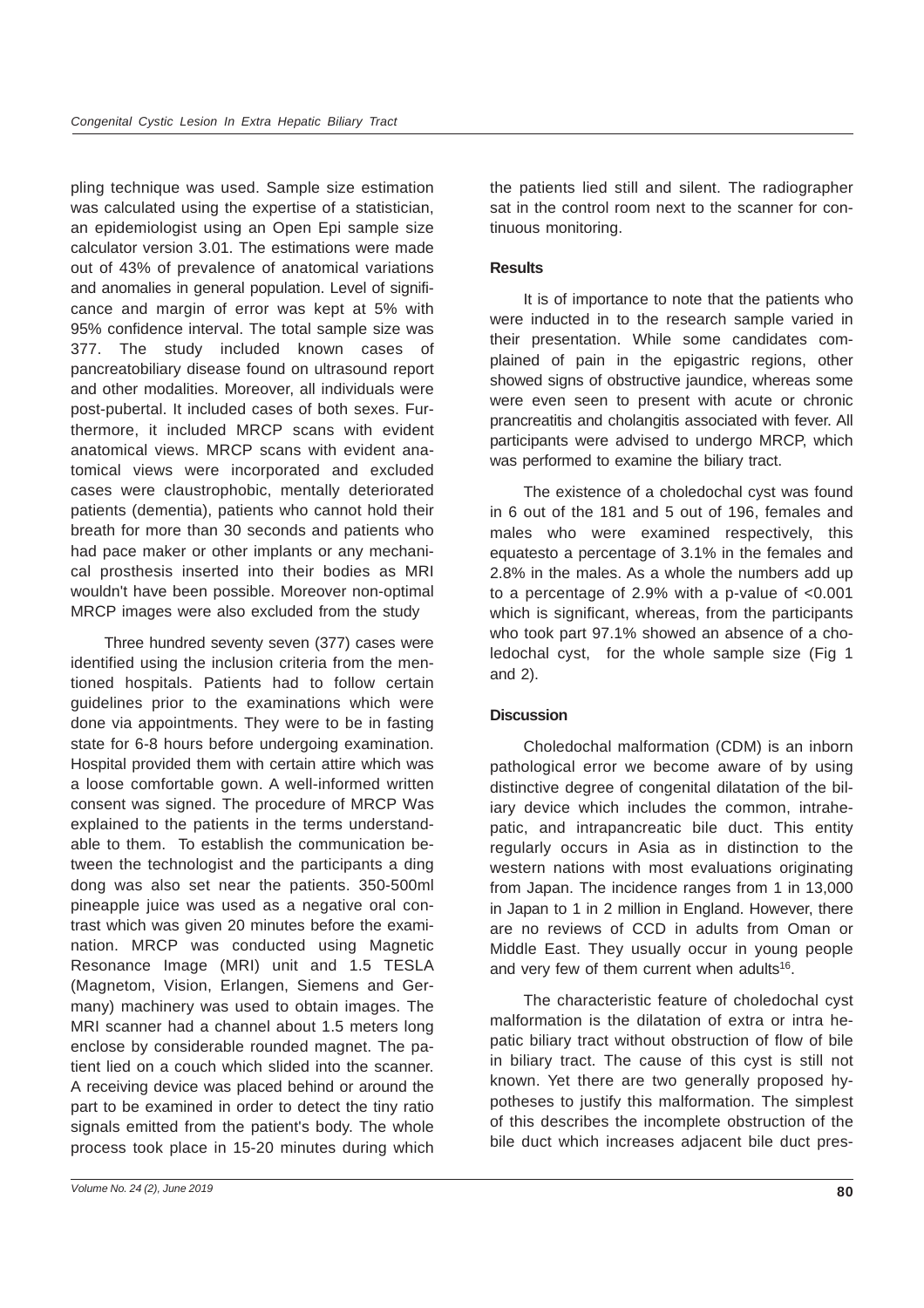sure that causes dilatation, first of the extra hepatic bile duct than lead to intrahepatic segment<sup>17</sup>. The second theory known as Babbitt's hypothesis is based on the pathophysiological consequence of reflux of activated proteolytic pancreatic enzymes on the biliary tract wall REF. The lining epithelium of the biliary tract becomes weak due to prolong exposure to activated proteolytic enzymes causing dilatation of biliary tract. The abnormal communication predisposes to reflux of pancreatic juice into bile duct, leading to ineffective bile flow which in turn results in increased intraductal pressure, chronic inflammation, and its associated carcinogenic effect. This reflux occurs due to the existence of common channel of biliary and pancreatic juice drainage. Several reports suggest a close association of CCD with anomalous union of the pancreaticobiliary duct. The extra-hepatic biliary apparatus is said to have more anomalies in one cubic centimetre of the space around the region of the cystic duct than any other part of the body<sup>18</sup>. Malformed anatomy causes difficulties during the surgery and management of disease by the physician. The disclosed percentage or prevalence of congenital anomalies in biliary tract lies among 0.58 and 47.2%17.

The majority of choledochal cysts are diagnosed in childhood. Clinical presentation varies and most often consists of nonspecific abdominal pain. Diagnosis is typically accomplished using multimodality imaging techniques including computed tomography, magnetic resonance imaging, ultrasound and MRCP. The use of diagnostic PTC and ERCP in CC has been largely replaced by MRCP19. MRCP can disclose the clear anatomy and network of biliary tract entirely therefore, it is a preferred technique for diagnosis of related anomalies. Optimal mages of bile duct can be produces by means of MRCP, being non-invasive nature of MRCP; it helps to gather the pre-operative information about the cystic ducts that helps clinicians to interpret accurate abnormality to avoid iatrogenic injuries. This pre-operative information about the features of bile duct in patient also helps in medical jurisprudence. The choledochal cysts may be found in infants, children or after the age of 20 years. The true reason of choledochal cysts is not familiar but, it has been advised to be an indication of abnormal

pancreatobiliary junction (APBJ) during development resulting in reflux of digestive juice into the bile duct<sup>17</sup>. Choledochal cyst was found 2.9% out of 377 patients in this study. Our findings were almost equal with the study done in 2013<sup>19</sup> that showed frequency rate of 1.1% out of 356 cases. Asians more prone to develop choledochal cyst as compare to Western. The percentage rate was in Western countries varies between 1 in 100,000 and 1 in 150,000 and in Asian population is 1 in 1000 of which about  $2/3$  cases are reported in Japan<sup>17,19</sup> 1 in 13500 in the United States and 1 in 15000 in Australia. The cause of preponderance in Asian is still not clear<sup>20,21</sup>.

## **Conclusion**

In conclusion, it can be seen, that the identification of the congenital anomalies that appear in the biliary tract through the use of imaging modality, MRCP and MRI, can provide information that is of great clinical significance for all clinically oriented individuals. This will help in establishing an accurate diagnosis followed by the development of a more comprehensive clinical management program for each individual. Therefore, fundamental knowledge of embryology of the biliary tree is important for determining the cause of abnormality, and for understanding the imaging produced through diagnosing imaging such as MRCP in this study.

## **Conflict of Interest**

Authors have no conflict of interest and no grant/funding from any organization.

#### **References**

- 1. Soares KC, Arnaoutakis DJ, Kamel I, Rastegar N, Anders R, Maithel S et al. Choledochal Cysts: Presentation, Clinical Differentiation, and Management [Online]. J Am Coll Surg 2014;219:1167- 1180. Available from: https://www.journalacs.org/ article/S1072-7515(14)00504-3/fulltext.<br>
on: 27th June 2019. [DOI: on: 27th June 2019. [DOI: 10.1016/ j.jamcollsurg.2014.04.023]
- 2. Friedmacher F, Ford KE, Davenport M. Choledochal malformations: global research, scientific advances and key controversies. Pediatr Surg Int. 2019;35:273-282. [DOI: 10.1007/s00383-018- 4392-4. Epub 2018 Nov 7.].
- 3. Santiago, Loureiro R, Curvo-Semedo L, Marques C, Francisco et al. American Journal of Roentgenology 2012;198:825-835. Available from: https://